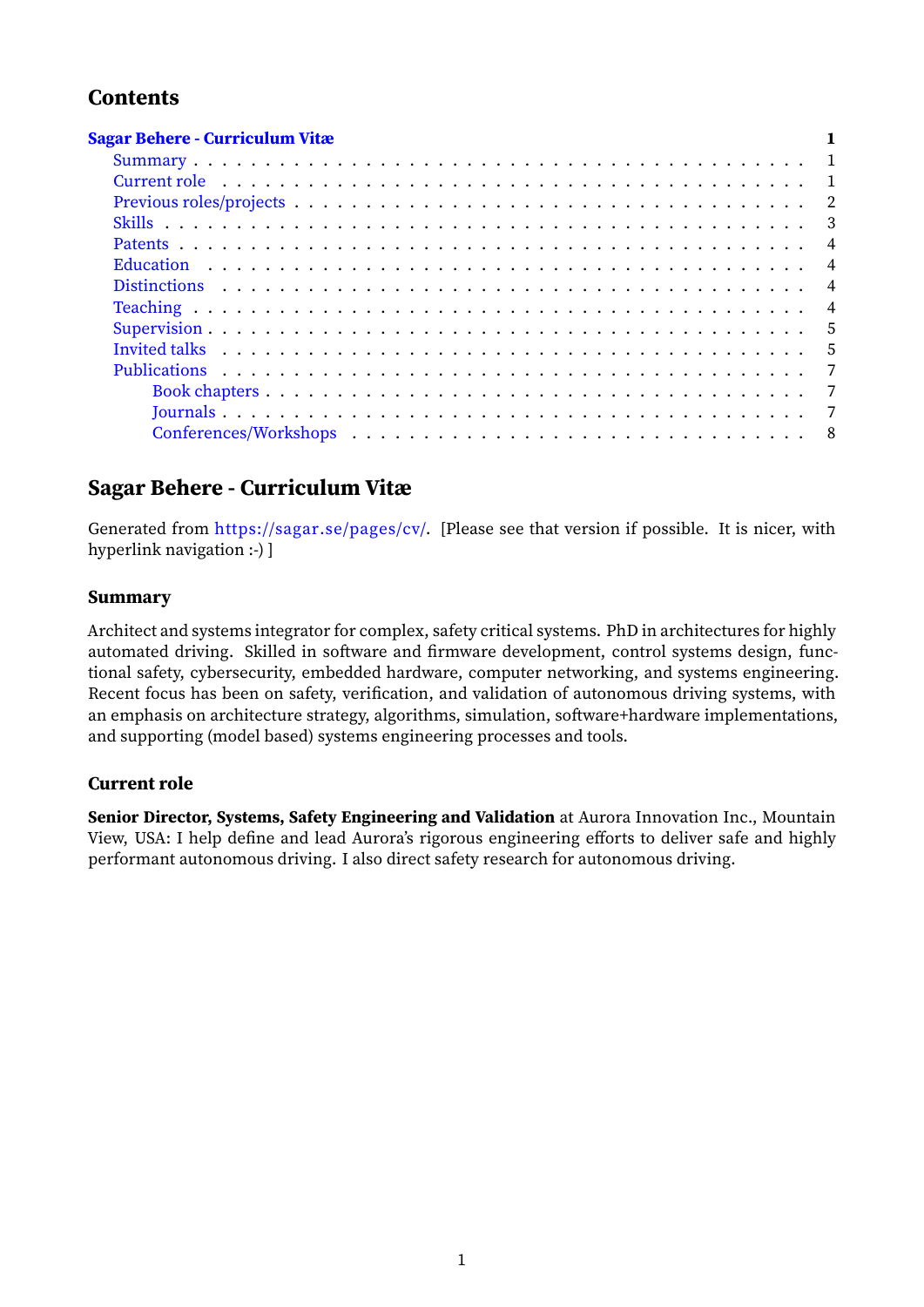# <span id="page-1-0"></span>**Previous roles/projects**

At Aurora Innovation Inc., in Mountain View, CA, USA

# April 2020 – August 2021: **Director, Systems and Safety Engineering**

I helped define and lead Aurora's rigorous engineering efforts to deliver safe and highly performant autonomous driving. I also directed safety research for autonomous driving.

At Toyota Research Institute in California, USA

# March 2018 – April 2020: **Senior Manager, Systems Engineering (Highly Automated Driving)**

Leadership for innovation and development in the following areas of highly automated driving:

- Complete System Reference Architecture (functional, software, hardware): Modular, scalable, high performance reference architecture poised to take advantage of changing requirements and technology.
- Functional Safety: Proof, evidence, arguments for absence of unreasonable risk.
- Systems Integration: Ensuring the vehicle‑as‑a‑whole consistently exhibits desired behavior
- Model Based Systems Engineering: Technologies, tools, and processes to manage development of complex, safety‑critical systems

## August 2017 – March 2018: **Manager, AD Architecture and Functional Safety**

- Creating reference architectures for autonomous driving that can be tailored and instantiated across a variety of vehicle platforms
- Establishing goals, designs, technology and tools, verification and validation, and operational processes for functionally safe autonomous vehicles
- Systems engineering and integration

At Zoox Inc. – an autonomous driving startup in California, USA

## August 2016 – July 2017: **Head of EE Integration**

- Create and manage the "function book" for vehicle integration. This defines how various bits of functionality come together to provide relevant customer and vehicle features e.g. energy management.
- Oversee drill down of E/E architecture and functional safety from previous role. Scope: all vehicle subsystems, emergency and safe stop strategies
- Define and implement cybersecurity architecture. Scope includes partitioning, specifying requirements on firewalls, gateways, individual ECUs and network communication, as well as establishment of in‑house public key infrastructure for operational and supply chain support
- Establish systems engineering processes and tools for safety critical embedded systems. Scope includes practices for architecture representation, requirements management with traceability, selection and roll-out of an Application Lifecycle Management (ALM) tool across the company, and systems to generate compliance, testing, and activity reports for accident investigation and regulatory committees
- Define program management tasks, milestones and priorities for vehicle integration

# October 2015 – August 2016: **Head of System Architecture**

- Led design and development of the novel vehicle platform which helped Zoox raise \$250 million in seed A funding
- Established baseline mechatronics (E/E) architecture for production intent autonomous ve‑ hicle. Scope included sensing/perception, compute, networking, cybersecurity, diagnostics, over-the-air updates, as well as distributed software architecture for vehicle dynamics control and communications middleware
- Led preliminary functional safety assessment (and subsequent revisions) of the production intent architecture. Scope included ISO26262 relevant lifecycle activities for analysis of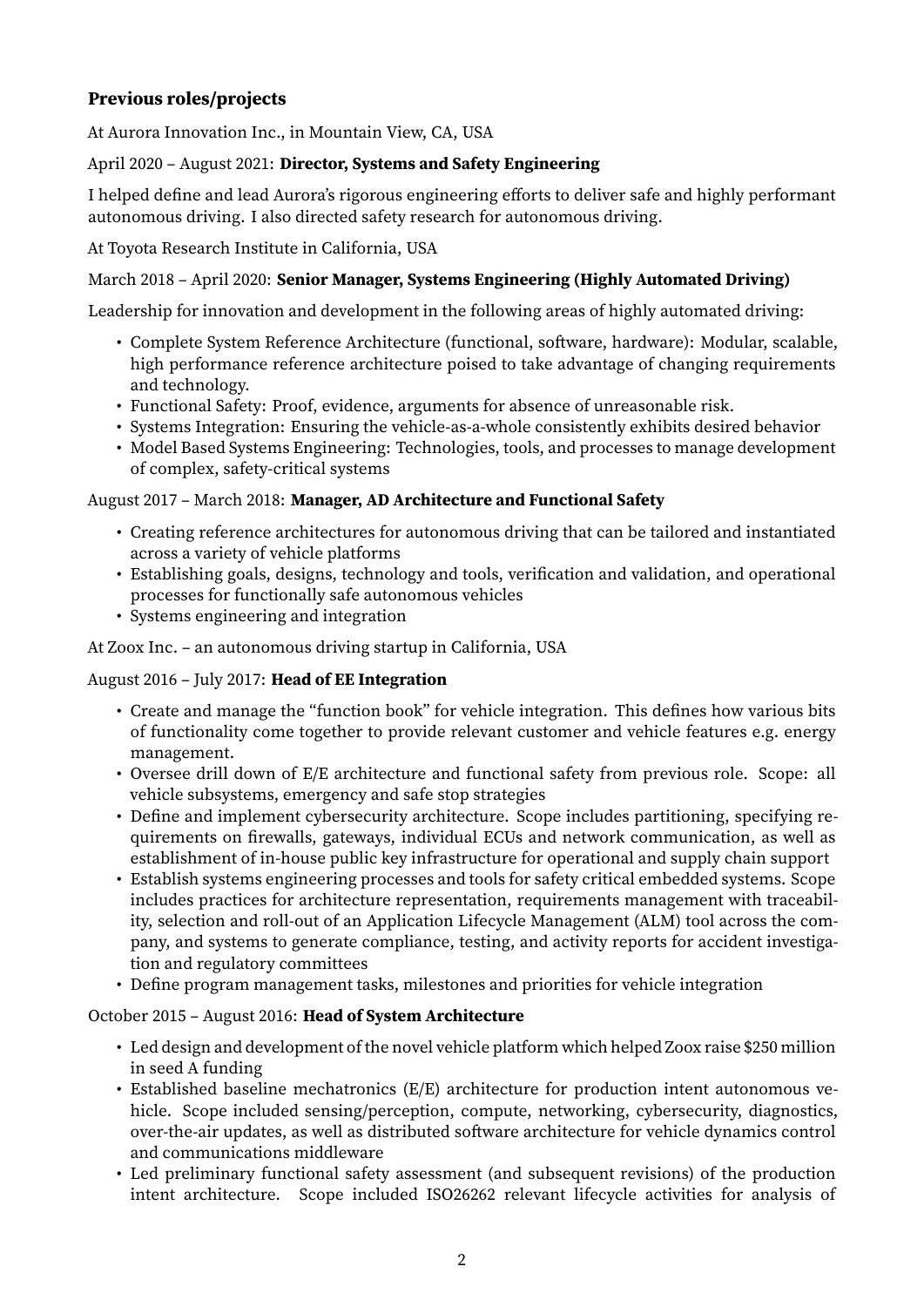hazards and risks, establishment of safety goals, functional and technical safety concepts, redundancy management, selection of safety relevant implementation technologies and software/programming tools

• Established baseline electrical, control, and software architecture for the more "traditional" automotive areas: braking, steering, propulsion, body controls, HMI, and high availability low voltage power supply

## With KTH, Sweden

# **2015**

Developed an upgraded version of the KTH Research Concept Vehicle (RCV-2.0) to be used as the basis for a completely autonomous vehicle. Technology licensed to a private company.

# **2014**

Developed Electrical/Electronic (E/E) system architecture for the KTH Research Concept Vehicle (RCV). The RCV platform is the basis [for significant research at KTH](https://www.itrl.kth.se/projects/kth-rcv/kth-research-concept-vehicle-1.476469) and a number of its variants are commissioned by field‑leading private companies in Sweden, Europe, and USA

# **2011+2012**

Lead architect and developer of a partially autonomous driving system for a commercial truck. System demonstrated at the Grand Cooperative Driving Challenge, the Netherlands, 2011 and CoAct 2012 Driving demonstration, Sweden 2012.

# **2010**

Developed a generalized Motion [Planning and Control system for robot](https://sagar.se/pages/self-driving-trucks-scoop-and-coact/) manipulators moving in the presence of obstacles. Demonstrated on 3 different robot platforms.

## **2009**

Designed a mobile robotics platform with vision, manipulation and computation capabilities for EU FP7 cognitive robotics pr[oject CogX. Platform in use at 6 partner universities.](https://sagar.se/sarathi/pages/start.html)

# **2008**

Integration engineer for EU FP6 cognitive robotics project CoSy. Assignment involved integrating research output [from all project part](https://sagar.se/pages/summer-projects-at-kth-2008-2009/#cogx)ners into the robotics platform.

With Mahindra & Mahindra Ltd., India (M&M is one of India's largest automobile companies)

## **2005–2007**

[Developed a Com](https://sagar.se/pages/summer-projects-at-kth-2008-2009/#cosy)mon Rail Diesel Engine for a commercial Sports Utility Vehicle, with vehicle integration and emissions engineering to meet Euro IV emission norms. Vehicle was launched in many countries in Europe, Africa, the Americas, Australia and India.

# **2004–2005**

[Developed a highly fault tolerant](https://sagar.se/pages/projects-at-mahindra-mahindra-ltd-2003-2007/#euro4) system to program in‑vehicle ECUs at vehicle assembly line. System was used for several years at manufacturing plant during daily vehicle production.

## **2003–2004**

Developed a hand-held, computer based diagnostic tool to read and resolve faults in vehicle ECUs. Tool was deployed to workshops [and service centers across India.](https://sagar.se/pages/projects-at-mahindra-mahindra-ltd-2003-2007/#eol)

# **Skills**

# **Automotive**

<span id="page-2-0"></span>Electric powertrain, chassis control, energy management, HVAC, Body controls, infotainment, telematics

# **System Engineering**

Model Based Systems Engineering (MBSE), SysML, UML, AADL, EAST‑ADL, Requirements manage‑ ment, traceability, Polarion, architecture representation

## **Embedded hardware**

Microcontrollers, board bringup, device drivers, clock synchronization, analog and digital i/o, dSpace autobox tools

## **Software**

C/C++, Matlab/Simulink, Real Time Operating Systems (RTOS), Linux, Boost. Some familiarity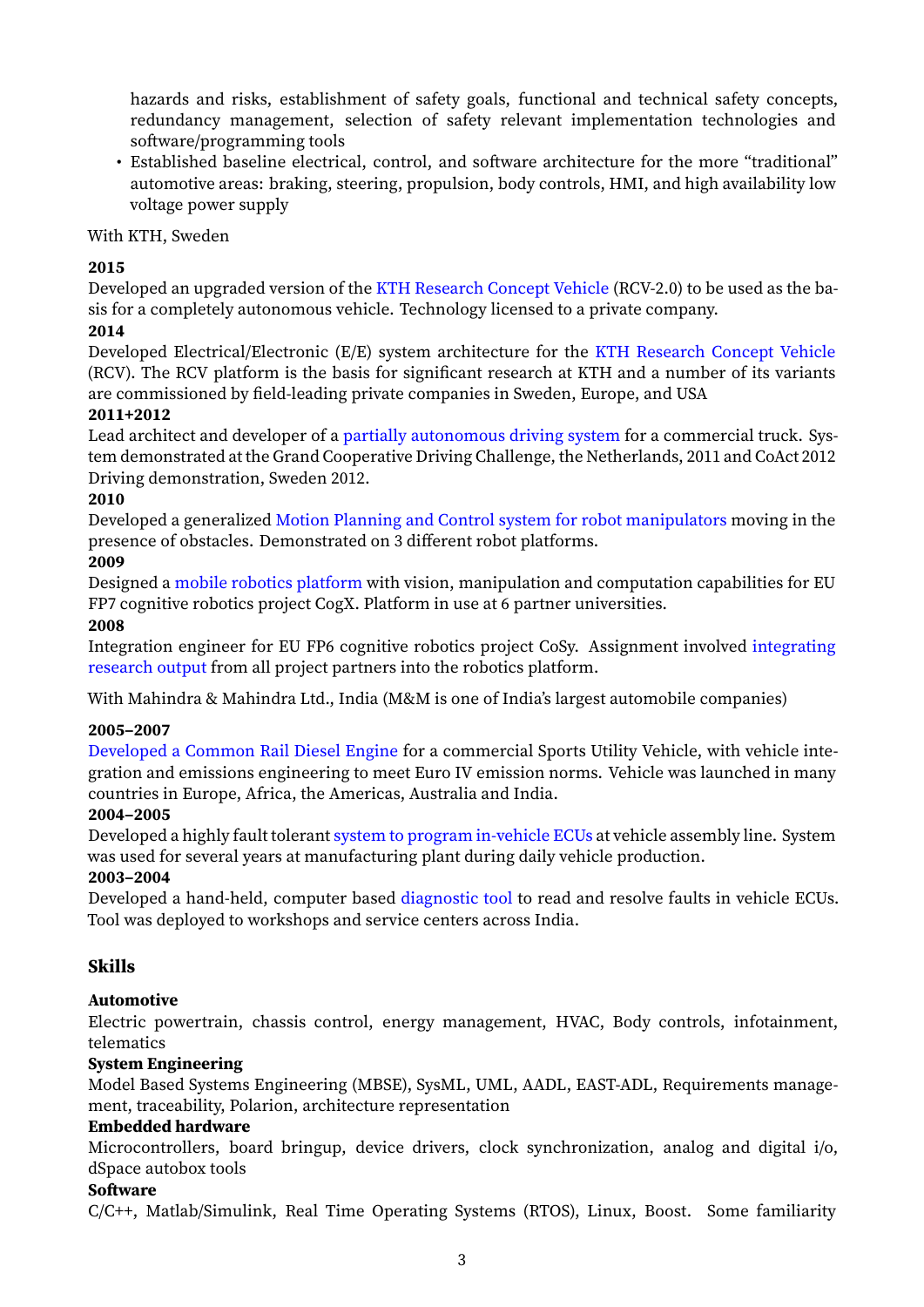with Ada2012, Scala, Python, Java, Javascript, HTML, CSS, AngularJS, Networking, CAN, Ethernet, TCP/UDP IP, Data Distribution Service (DDS), ZeroMQ, various UNIX Inter-Process Communication (IPC), Universal Diagnostic Services (UDS)

#### **Functional safety**

HARA, FMEDA, Functional safety concept (FSC), Technical safety concept(TSC), Fault Tree Analysis (FTA), ISO26262 lifecycle, SOTIF

#### **Cybersecurity**

Asymmetric and symmetric encryption, hash digests, hardware security modules, public key infrastructure, certificate authorities, seed-key protocols

#### **Languages**

Fluent in English, Marathi, and Hindi. Working knowledge of Swedish. Basic knowledge of German, French, and Italian

#### **Patents**

- <span id="page-3-0"></span>• (Pending) System and method for detecting errors and improving reliability of perception sys‑ tems using logical scaffolds Application number US20210056321A1 Filed date January 17, 2020
- Internal Safety Systems for Robotic Vehicles US Patent number 10303174 Publication date May 28, 2019
- Resilient Safety System for a Robotic Vehicle US Patent number 10745003 Publication date August 18, 2020

#### **Education**

- PhD in Machine Design. KTH, Sweden 2016
- Licentiate in Machine Design. KTH, Sweden 2013
- <span id="page-3-1"></span>• Master in Systems, Control and Robotics. KTH, Sweden 2010
- [Bachelor in Mechanical](https://sagar.se/pages/phd-thesis/) Engineering. University of Pune, India 2003

## **Disti[nctions](https://sagar.se/pages/licentiate-thesis/)**

- Member of Standards Technical Panel (STP) for the UL 4600 AV Safety Standard
- <span id="page-3-2"></span>• Invited expert/speaker/chair at industrial conferences and educational courses in Europe and USA. See Invited talks
- Represented Sweden in the area of autonomous systems, as part of a Swedish government+industry+academia delegation to explore [cooperat](https://ul.org/UL4600)ion with counterparts in Brazil, Nov. 2014, São Paulo
- M&M Pr[oduct Innovat](#page-4-2)ion Award for best business driven product innovation in 2004‑2005
- M&M Process Innovation Award for best business driven process innovation in 2005‑2006
- M&M Outstanding Job Achievement Award for work on an electric hybrid vehicle displayed at the 8th Auto Expo in New Delhi in 2006
- Best Outgoing Student Award during final year of graduate studies

## **Teaching**

- MF2044 Embedded Systems for Mechatronics, II (Spring 2012, 2013, 2014)
- MF2058 Mechatronics, Advanced Course (2013, 2014)
- <span id="page-3-3"></span>• MF2063 Embedded Systems Design Project (Autumn 2012)
- MF2042 Embedded Systems for Mechatronics, I (Autumn 2011)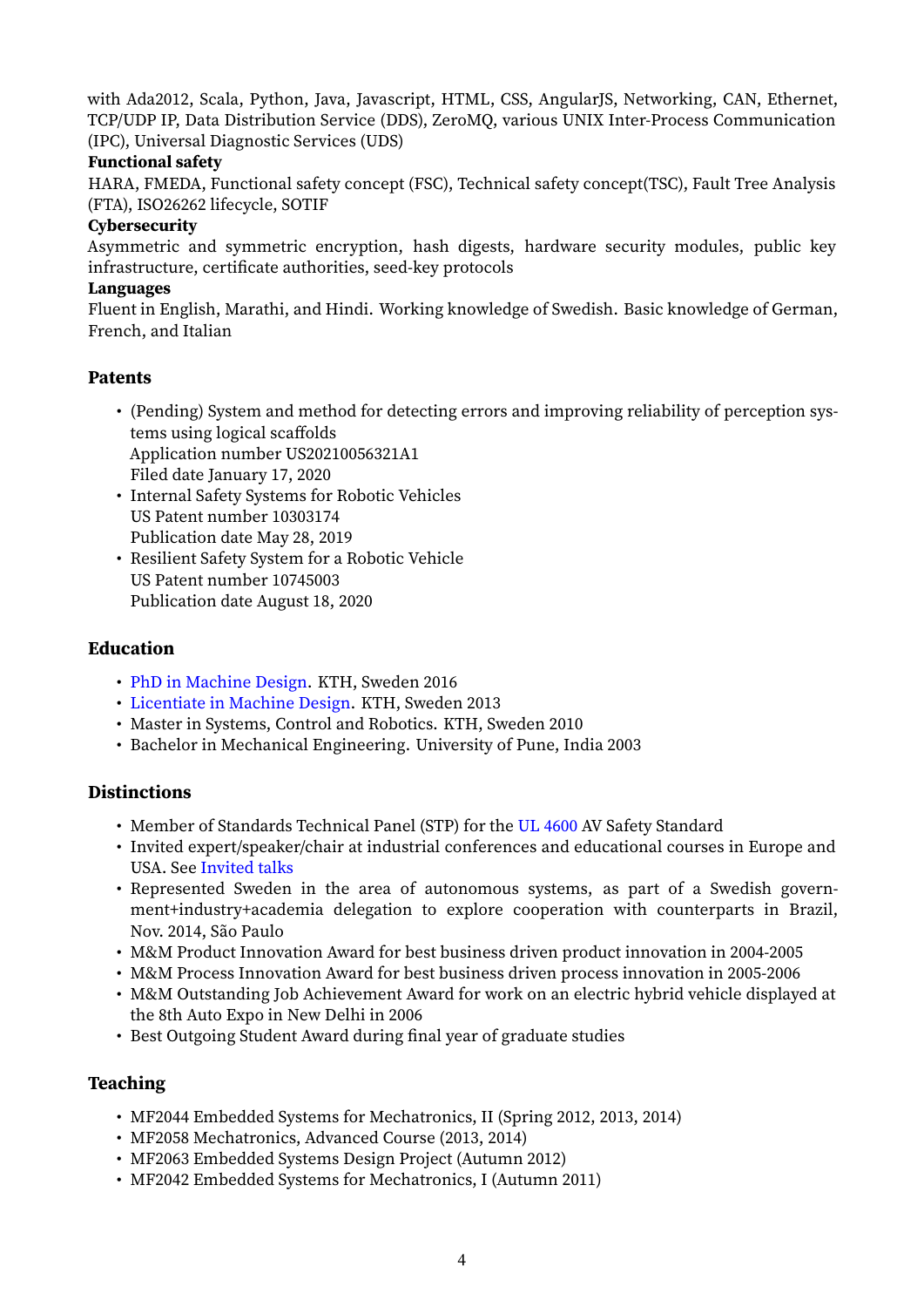# **Supervision**

At KTH, Sweden

- <span id="page-4-0"></span>• Naveen Mohan (PhD. ongoing) Co-supervision of PhD research on architecture and methods for autonomous driving
- Adam Lundström (MSc. 2016) Co-supervision "Finding strategies for running Ada code in realtime on a Linux-based single board computer platform"
- Stefanos Kokogias (MSc. 2015) "Design and implementation of a fault tolerant controller on a prototype vehicle, using an active steering approach"
- Karin Fåhraeus (MSc. 2015) "Enhancement of the development process with software in the loop simulations, An embedded control case study"
- Jonathan Holmström (MSc.2015) "Lane keeping assistance using low-cost satellite aided positioning technology in modern highway navigation"
- Ioannis Tzioumakas (MSc. 2015) "Centralized environment database for vehicles"
- Daniel Eriksson and John-Eric Ericsson (MSc. 2014) "Indoor positioning and localization system with sensor fusion"
- Johan Schagerström (MSc. 2014) "Cow behavior monitoring with motion sensor"
- Johanna Simonsson and Kim Öberg (MSc. 2014) "Power consumption and optimization of an irrigation network"
- Daniel Lind, (MSc. 2014) "Performance evaluation of HTTP servers in embedded systems"
- Emelie Brus, (MSc. ongoing) "Controlling Wifi components from a web interface"
- Gustav Karlsson and Magnus Dormvik (MSc. 2011) "Construction of generic test environment for embedded systems"

# **Invited talks**

- <span id="page-4-2"></span><span id="page-4-1"></span>• Challenges to V&V of Autonomous Driving Workshop on Safe Autonomy and Practical AI, University of Southern California Center for Autonomy and Artificial Intelligence 12 November, 2021
- Safety Architectures for Autonomous Driving Panelist at The Autonomous Main Event, Vienna, Austria 29 September, 2021
- Continuous Safety Cases for Automated Driving Keynote talk at Operational Safe Systems (OSS.5) USA 12 July, 2021, USA
- What Does Safety Mean for Automated Trucks? Panelist at AUVSI's Automated Freight Summit 08 July, 2021
- Where the Rubber Meets the Road: Ensuring Safe AV Road Testing [Panelist at virtual event organized by the](https://vimeo.com/572812269/23d2c29b30) Partners for Automated Vehicle Education (PAVE) 04 November, 2020
- Robots in a human world [Panelist at ValleyML AI Expo 2020, USA](https://www.youtube.com/watch?v=z0uelzYC1nw) 28 September, 2020
- How to develop a continuous safety case for autonomous driving? Panel host and moderator at OSS.5 Conference, USA 24 February, 2020, San Francisco, USA
- Collaboration for the safety of autonomous vehicles Invited panelist at State of AI and ML, Silicon Valley 14 January, 2020, Santa Clara, USA
- A commentary on the SOTIF draft Panel host and moderator at The SOTIF Conference, USA 02 October, 2019, Austin, Texas, USA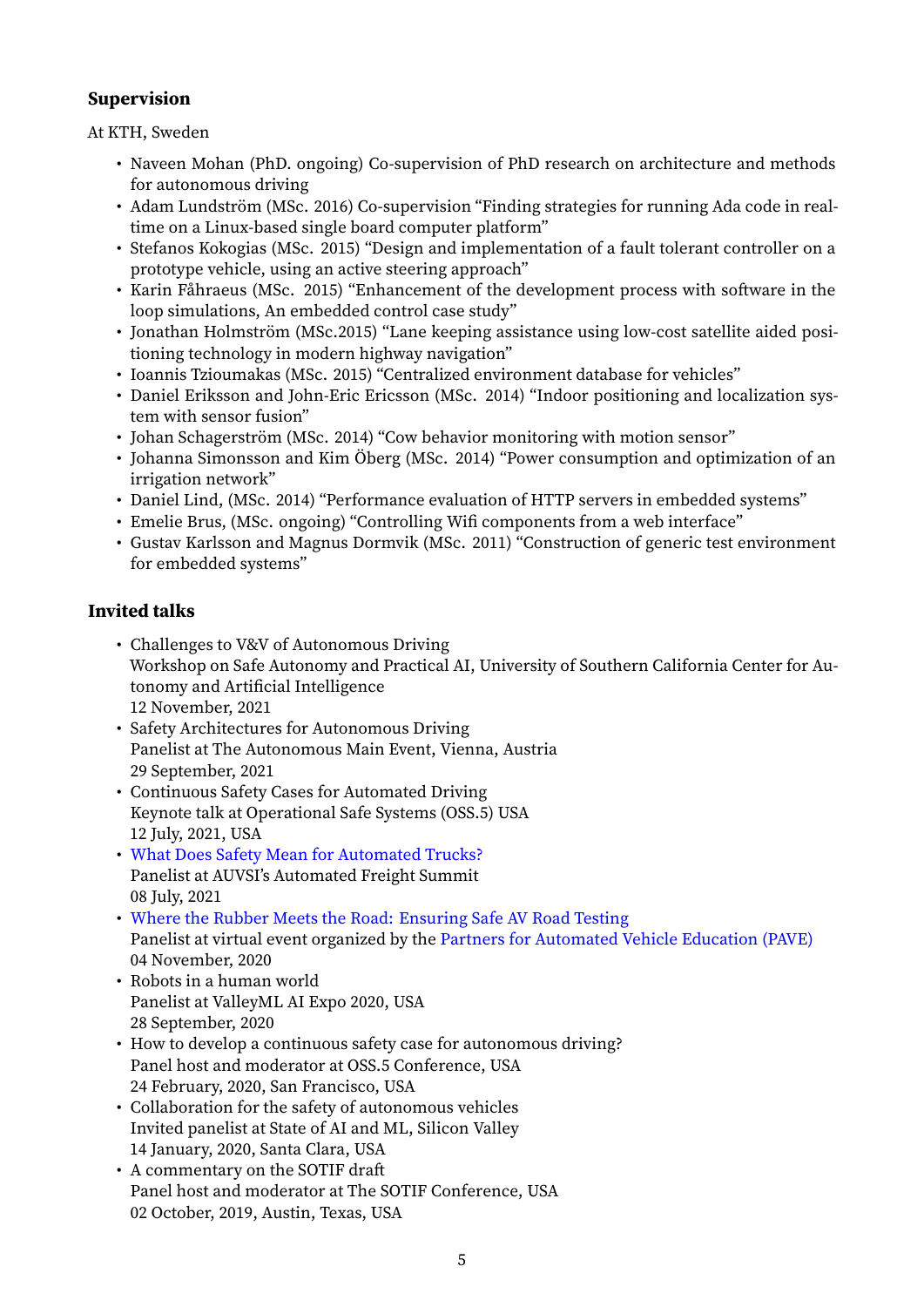- U.S. Dept. of Energy workshop on Advanced Computing for Connected & Autonomous Vehicles Invited panelist on Automotive Systems Panel 07 May, 2019, UC Berkeley, USA
- Testing ADAS and Self‑Driving Cars Conference chairman 26‑27 March, 2019, Munich, Germany
- Building an AV Safety Case Invited talk at Operational Safe Systems for Level 5 Automation (OSS5) 28 February, 2019, San Francisco, USA
- Solving the Autonomous Vehicle Safety Assurance Challenge: A Discussion Featuring Leading [Voices from Industry, Acad](https://sagar.se/presentations/BuildingAnAVSafetyCase.pdf)emia, and Governments Invited panelist at IEEE ITSC '18 – The 21st IEEE International Conference on Intelligent Trans‑ portation Systems 06 November, 2018, Maui, Hawaii, USA
- Cybersecurity for Highly Automated Driving Invited keynote at Vehicle Electronics and Connected Services (VECS) 2018 13 April, 2018, Gothenburg, Sweden
- Architectures, ODDs, and Testing of Autonomous Vehicles Invited workshop at Testing ADAS and Self‑Driving Cars 16 March, 2018, Dusseldorf, Germany
- Testing ADAS and Self‑Driving Cars Conference chairman 13‑16 March, 2018, Dusseldorf, Germany
- Cybersecurity for Autonomous Vehicles Invited workshop at Automotive Tech.AD 17 November, 2017, Detroit, USA
- New Concepts of Steer-by-Wire Invited workshop at 4th International Conference Steering Systems USA 2017 14 June, 2017, Ann Arbor, USA
- Testing ADAS and Self-Driving Cars Conference chairman 28‑29 March, 2017, Frankfurt, Germany
- Cybersecurity for Highly Automated Driving Invited speaker at Automotive Tech.AD 02 December, 2016, Detroit, USA
- Safety of Non‑deterministic Functions [Invited speaker + Chairman of conference da](https://sagar.se/presentations/cybersecurity-techad.pdf)y 1 at System Safety 2016 19‑21 September, 2016, Las Vegas, USA
- Preparing for the Robo-Taxi: Emerging Technology Perspectives Invited Expert for Panel Discussion at AUVSI's workshop "The Future of Shared Mobility: Mak‑ ing the Robo‑Taxi a Reality" 03 December, 2015, Jacksonville, USA
- Testing and Verification for Autonomous Driving Moderated World‑Café session at Automotive Tech.AD 17 November, 2015, Detroit, USA
- The Long Term Vision for Autonomous Driving Moderated Round Table discussion at Automotive Tech.AD 16 November, 2015, Detroit, USA
- Prototyping Cyber-Physical systems:A hands-on approach to the Cyber part EIT Digital summer school on Cyber‑Physical Systems 2015 23 June, 2015, Stockholm, Sweden
- A systems engineering approach to the design of complex systems [EIT Digital summer school on Cyber‑Physical Systems 2015](https://sagar.se/presentations/kth-cps-summerschool-prototyping.pdf)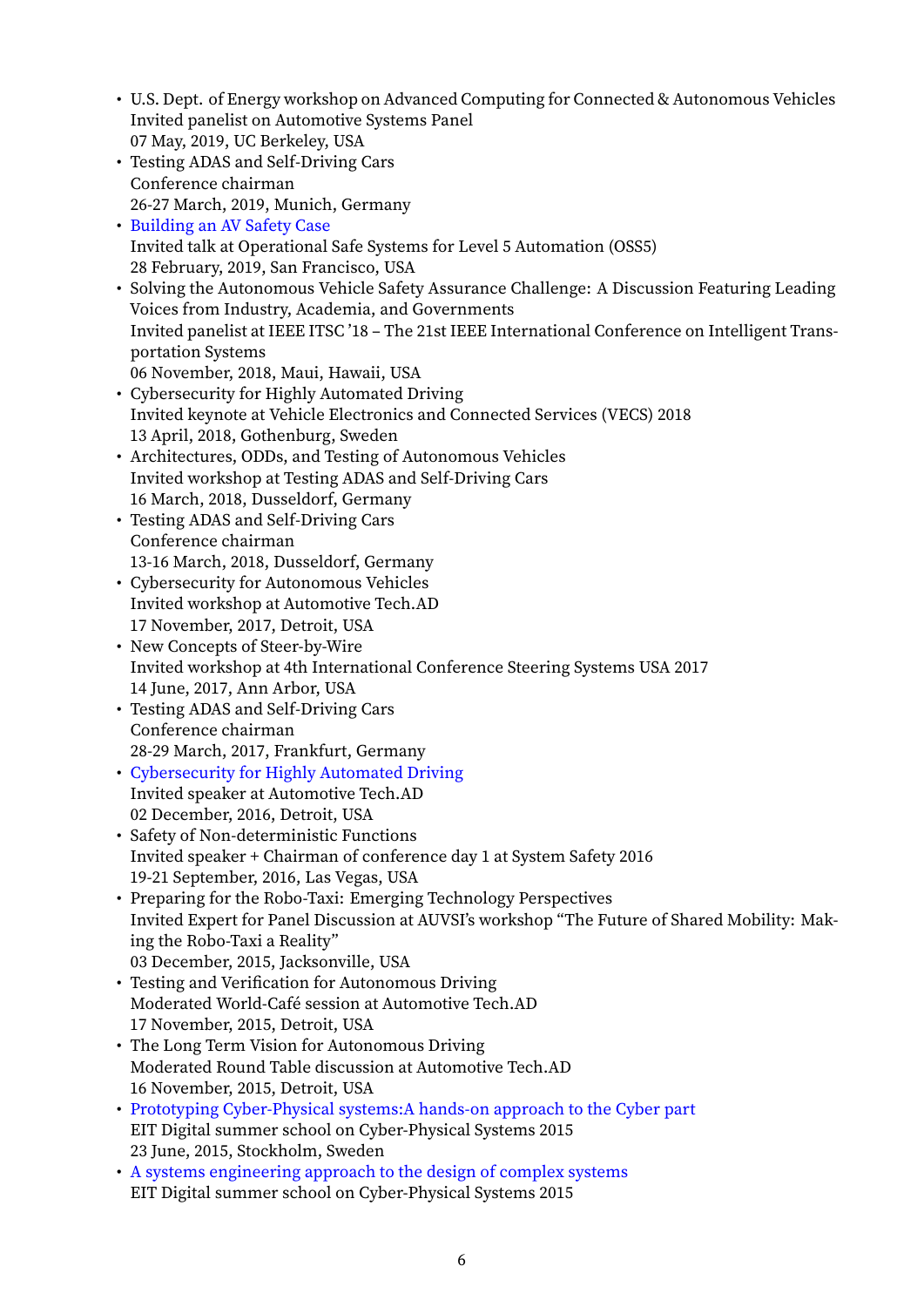22 June, 2015, Stockholm, Sweden

- A holistic approach to systems autonomy For complex, intelligent, safety-critical systems 1st Brazilian Swedish Workshop in Aeronautics and Defence, Aeronautics Institute of Technology (ITA)
- 14 November, 2014, São Jose dos Campos, Brazil
- The safety-availability tradeoff in autonomous driving Moderated World-Café sessions at Automotive Tech.AD – The road towards autonomous driving 27 February, 2015, Berlin, Germany
- Prototyping Cyber‑Physical systems: A hands‑on approach to the Cyber part EIT ICT Labs summer school on Cyber‑Physical Systems 2014 04 July, 2014, Trento, Italy
- A systems engineering approach to design of complex systems [EIT ICT Labs summer school on Cyber‑Physical Systems 2014](https://sagar.se/presentations/cpse-prototyping-presentation.pdf) 03 July, 2014, Trento, Italy
- Pitfalls in Embedded Software (and how to avoid them) [Embedded Systems II course \(MF2044\), KTH](https://sagar.se/presentations/cpse-systems-presentation.pdf) 31 March 2014, Stockholm, Sweden
- Architecting for autonomy: Exploring the landscape [ICES Workshop on Architectures for Autonomous Mach](https://sagar.se/presentations/es2_presentation.pdf)ines 14 January, 2014, KTH, Stockholm, Sweden
- [Vehicle architectures for increasing autonomy](http://www.ices.kth.se/upload/events/68/459e76bf9fa24043b43a342ec69af6ef.pdf) Elektronik i Fordon 2012 25 April, 2012, Gothenburg, Sweden

# **Publ[ications](https://sagar.se/presentations/eif2012_presentation.pdf)**

## **Book chapters**

- <span id="page-6-1"></span><span id="page-6-0"></span>• Systems engineering and architecting for intelligent autonomous systems Behere S., Törngren M *Chapter in book "Automated Driving – Safer and more efficient future driving" [Springer International Publishing \(2017\) DOI: 10.1007/978‑3‑319‑31895‑0\\_](https://sagar.se/publications/SpringerBookChap.pdf)13 ISBN: 978‑3‑319‑ 31895‑0*
- Functional safety and evolvable architectures for autonomy Rolf Johansson, Jonas Nilsson, Carl Bergenhem, Sagar Behere, Jörgen Tryggvesson, Stig Ursing, Andreas Söderberg, Martin Törngren, Fredrik Warg *Chapter in book "Automated Driving – Safer and more efficient future driving" Springer International Publishing (2017) DOI: 10.1007/978‑3‑319‑31895‑0\_25 ISBN: 978‑3‑319‑31895‑0* • Architecture and Safety for Autonomous Heavy Vehicles: ARCHER
- Viktor Kaznov, Johan Svahn, Per Roos, Fredrik Asplund, Sagar Behere, Martin Törngren *Chapter in book "Automated Driving – Safer and more efficient future driving" Springer International Publishing (2017) DOI: 10.1007/978‑3‑319‑31895‑0\_27 ISBN: 978‑3‑319‑31895‑0*

## **Journals**

- <span id="page-6-2"></span>• Educating Embedded Systems Hackers – A practitioner's perspective Behere S., Törngren .M *ACM Sigbed Review – Special Issue on Embedded and Cyber‑Physical Systems Education, Volume 14, Issue 1, October 2016, Pages 8‑15 DOI:* [10.1145/3036686.3036687](https://sagar.se/publications/acm-sigbed.pdf)
- A functional reference architecture for autonomous driving Behere S., Törngren M.